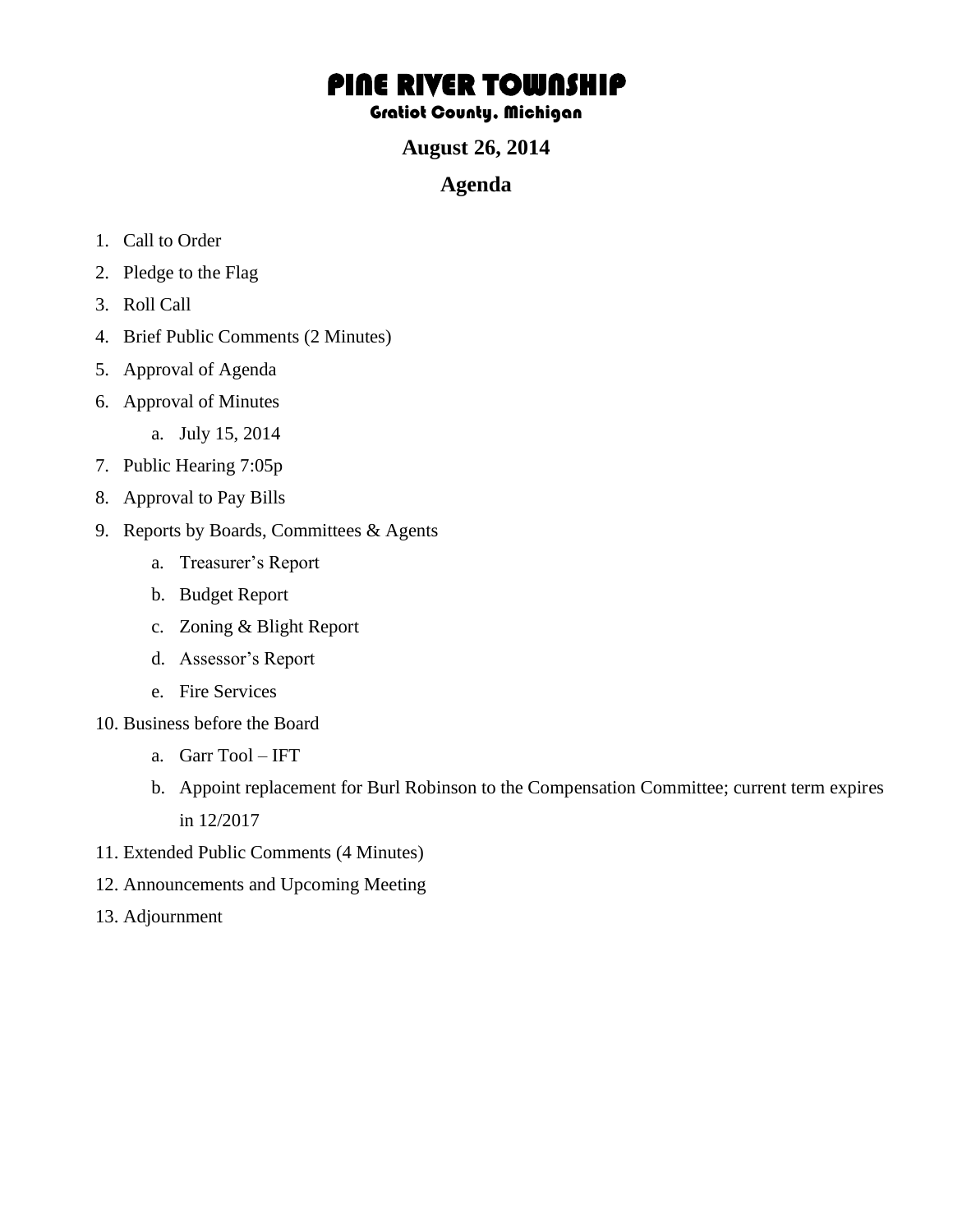### **MINUTES OF THE PINE RIVER TOWNSHIP BOARD MONTHLY MEETING AUGUST 26, 2014**

- 1. The regular monthly meeting of the Pine River Township Board was called to order at 7:00 pm by Supervisor Beeson at the Township Hall.
- 2. Pledge the flag: The board and the public said the pledge to the flag.
- 3. Roll Call: Moeggenborg: present, Best: present, Baker present, Rademacher: present, Beeson: present. All board members present.
- 4. Brief Public comments (2 minutes):

Paul Chesney would like the Board to consider changing Ordinance on light commercial property. Kevin Beeson told Paul he would have to talk to the Planning Commission to start this process.

5. Approve the Agenda:

Motion by Moeggenborg: second by Best: to approve the agenda as presented. All board members approved. Motion carried 5-0.

6. Approve the Minutes:

Motion by Moeggenborg: second by Best: to approve the Regular Meeting Minutes of July 15, 2014. All board members approved. Motion carried 5-0.

7. Public Hearing Garr Tool IFT 7:05pm

Motion made by Best: second by Moeggenborg: to open Public Hearing at 7:20pm. **Public Hearing Ray Wilcox from Garr Tool briefly talked about IFT request. No Public Comments.**

Motion made by Rademacher: second by Baker: to close public meeting at 7:22 pm. All board members approved: Motion carried 5-0.

**Resolution # 082614-8** was made by Moeggenborg: supported by Baker: to approve IFT request from Garr Tool for \$ 812,407.00 for a period of 12 years. Roll Call Vote – Ayes: Best, Baker, Beeson, Moeggenborg, Rademacher Nays: None Absent: None Resolution adopted 5-0.

8. Approval to Pay Bills:

Motion made by Moeggenborg: second by Best: to pay bills as presented in the amount of \$ 72,551.06. All board members approved. Motion carried 5-0.